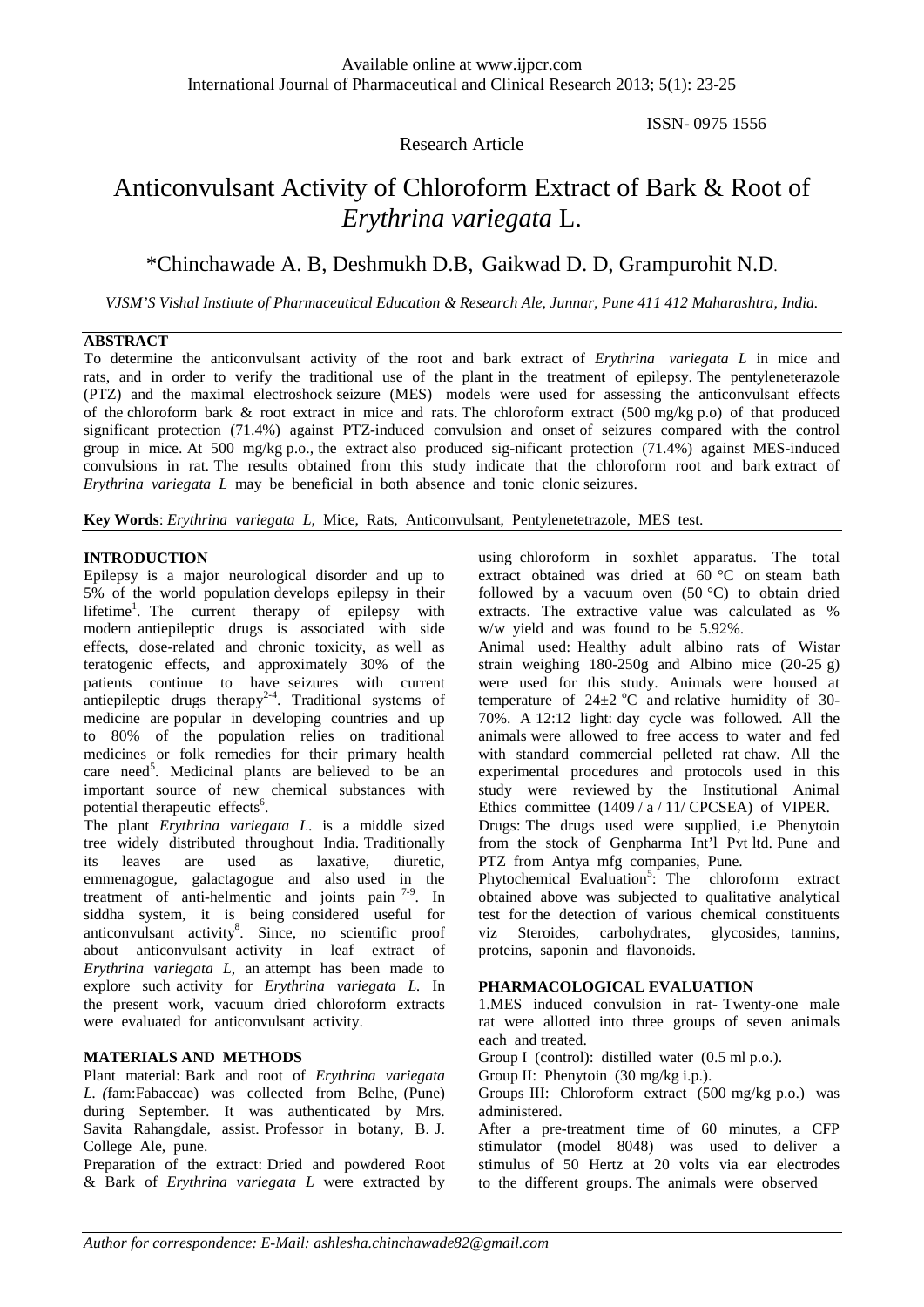| Treatment              | Onset<br>convulsion<br>(seconds) | Number<br>ΩŤ<br>convulsed/<br>number used | Mortality $(\%)$ | Protection $(\%)$ |
|------------------------|----------------------------------|-------------------------------------------|------------------|-------------------|
| Distilled water        | $10.21 \pm 0.67$                 | 7/7                                       | 100              | 00                |
| Phenytoin $(30mg/k)$   | -                                | 0/7                                       | -                | 100               |
| Erythrina<br>variegata | $29.45 \pm 1.00*$                | 2/7                                       | 28.6             | $71.4*$           |
| L.                     |                                  |                                           |                  |                   |
| $(500 \text{ mg/kg})$  |                                  |                                           |                  |                   |

Table 1: Effect of chloroform extract of *erythrina variegata L.* on MES-induced seizures in rats

| Treatment                                    | Onset of<br>convulsion<br>(seconds) | Number<br>convulsed/<br>number used | Mortality $(\%)$ | Protection (%) |
|----------------------------------------------|-------------------------------------|-------------------------------------|------------------|----------------|
| Distilled water                              | $47.0 \pm 0.73$                     | 7/7                                 | 100              | O              |
| Phenytoin( $30 \text{ mg/kg}$ )<br>Erythrina | -                                   | 0/7                                 |                  | 100            |
| variegata L<br>$(500 \text{ mg/kg})$         | $112.5 \pm 0.80*$                   | 2/7                                 | 28.6             | $71.4*$        |

for 2 minutes. The onset of tonic hind limb extension and number of animals protected was recorded <sup>10</sup>.

2. PTZ- induced convulsion in mice: A total of twenty-one mice were divided into three groups of seven animals each. They were treated as follow: Group I (control): distilled water (0.5 ml p.o.).

Group II: Phenytoin (30 mg/kg i.p.).

Groups III: Chloroform extract (500 mg/kg p.o.) was administered.

After a pre-treatment time of 60 minutes, PTZ (85 mg/kg i.p.) was administered to the six groups of animals. The onset of convulsion, number of animals that convulsed and number of animal that were protected were recorded<sup>11</sup>.

# **STATISTICAL ANALYSIS**

The data are expressed as mean  $\pm$  S.E.M. The data were statistically analyzed using One-Way Analysis of Variance (ANOVA), followed by Duncan's multiple range post test and Chi square test. Values of  $p <$ 0.05 were considered significant.

# **RESULT**

Phytochemical evaluation of *Erythrina variegata L.* Bark and root showed the presence of carbohydrate, glycoside, proteins, volatile oils and tannins.

**1. T**he anticonvulsant effect of *erythrina variegata l*. was studied using mes induced convulsion in rat- The extract (500 mg/kg p.o.) significantly  $(p < 0.05)$ increased the threshold of MES-induced convulsions in rat compared with the control group. At 500 mg/kg p.o., the extract produced (71.4%) protection in rat.

Results are expressed as mean  $\pm$  S.E.M. and as % mortality and protection  $(n=7)$ . \*p < 0.05 compared with control; One-way ANOVA followed by Duncan post test and Chi square test.

2.The anticonvulsant effect of *erythrina variegata l*. was studied using ptz-induced convulsion in mice - The extract (500 mg/kg p.o.) significantly  $(p < 0.05)$ increased the threshold of PTZ-induced convulsion in mice compared with the control group. At 500 mg/kg p.o., the extract produced significant protection (71.4%) against PTZ-induced convulsion in mice.

Results are expressed as mean  $\pm$  S.E.M. and as % mortality and protection  $(n=7)$ . \*p < 0.05 compared with control; One-way ANOVA followed by Duncan post test and Chi square test.

# **DISCUSSION**

The chloroform extract of *Erythrina variegata L* increased the threshold of PTZ-induced convulsion in rats and offered protection against PTZ-induced convulsion. The protection offered against PTZinduced convulsion in mice (71.4%) was significant compared to that produced in rats (42.9%). Clonic seizures induced by PTZ are blocked by drugs that reduce T-type calcium currents (Ethosuximide) and drugs that enhance inhibitory Neuro-transmission by GABA receptors (benzodiazepine, Phenobarbital and Valproate)<sup>12</sup>

Convulsants whose actions previously were unexplained (including penicillin and PTZ) may act as relatively selective antagonist of the action of  $GABA^{13-14}$ . The fact that the extract protected animal against PTZ-induced seizures may suggest that the plant extract contains compound(s) that facilitate GABAnergic transmission. The extract also increased the threshold of seizures and offered protection in the MES test. It has been found empirically that drugs which inhibit PTZ-induced convulsions and raise the threshold for production of electricallyinduced seizures are generally effective against absence seizures, whereas those that reduce the

$$
P_{\rm age} 24
$$